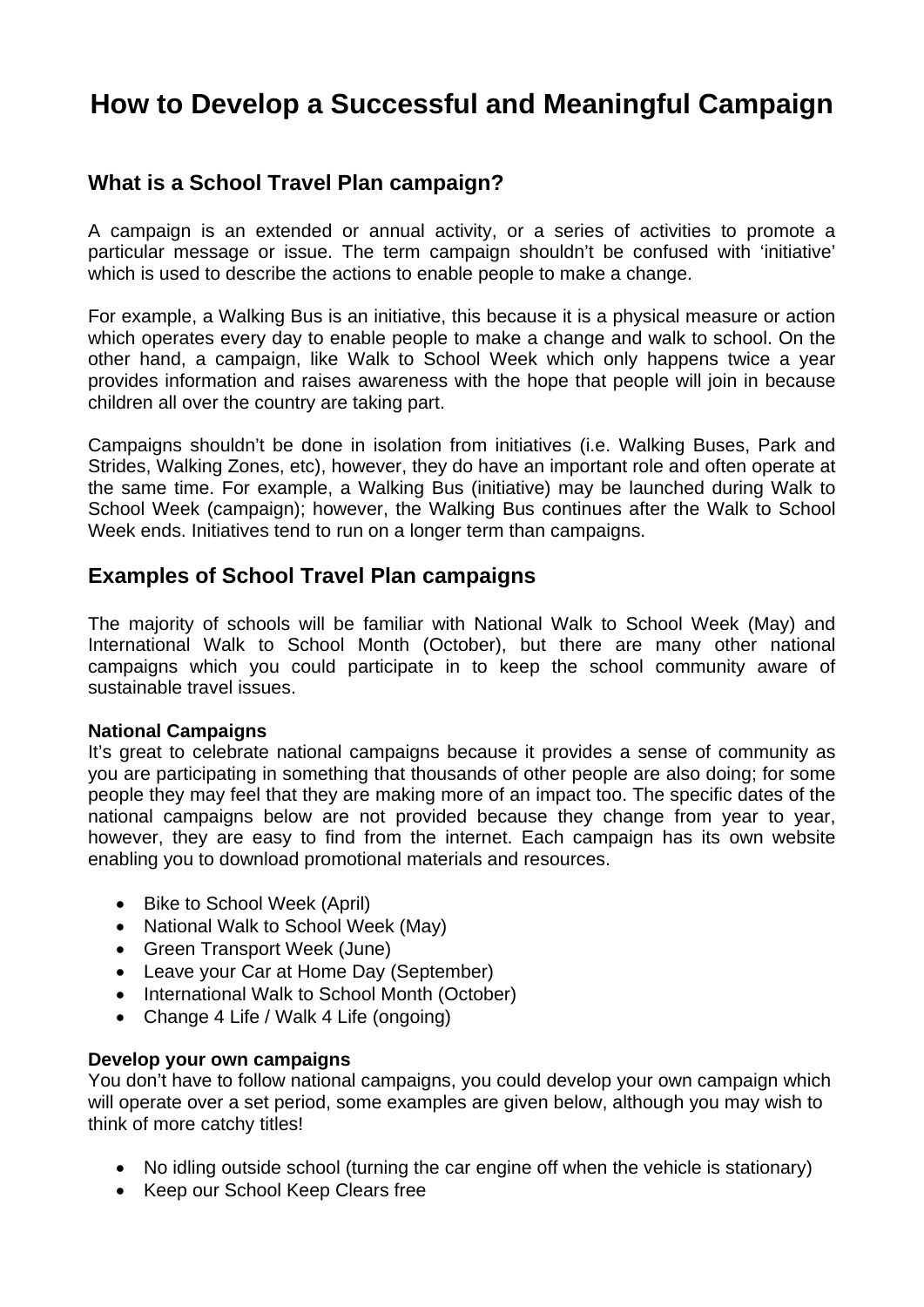- Walking Bus Birthday (mark the anniversary of your Walking Bus every year)
- School Gate Clean Air campaign
- Walking and Talking (walking to school making a special effort to make friends with other children in your school)
- A Walk a day helps you work, rest and play

## **How to run a campaign**

- 1. Decide what your campaign will be about, this will be preset if it's a national campaign i.e. Bike to School Week. It may also be predetermined by a particular issue at your school which you are trying to address. If you are developing your own campaign to raise awareness of a particular issue, decide with your School Travel Plan Working Group what the campaign will be called – it should reflect what you are trying to achieve, for example 'A Walk a Day Keeps the Doctor Away!', this may be about walking to school to stay fit and healthy. A campaign called 'Fuel Your Legs and Not your Car!' may be aimed at parents, encouraging them to walk to school with their children to reduce fuel costs.
- 2. Ensure that your campaign message is specific and easy to remember.
- 3. Decide with your School Travel Plan Working Group how long the campaign will run for a day, a week, or a month; agree the start date, ensuring there is plenty of time to get organised.
- 4. Collect some data before you launch your campaign, this will enable you to see if the campaign has been successful. For example, if you want to increase the number of children cycling, count the number of cycles in your cycle parking area before the campaign is launched. If you want to increase walking levels, complete class hands up surveys to calculate the number of children travelling on foot.
- 5. Decide what you want to achieve, for example, if you have 5 bicycles in your cycle shelter, through the campaign you may wish to try to increase it to 25. Alternatively if it's a walking campaign and you have 60% of children walking already, you may wish to increase it to 75%
- 6. Plan what your campaign will consist of and delegate tasks to the School Travel Plan Working Group and your School Council. Some general ideas of what the campaign could include are below, although it is very much dependent upon what your campaign is about and the list is not exhaustive.

### **Before**

- $\star$  Countdown posters around school showing how many days are left to the start of the campaign.
- $\star$  Publicity in the school newsletter, parish magazine or local shop prior to the campaign.
- $\star$  Leaflet to give to parents highlighting the issues you want to address.
- $\star$  Flyers given out at parents' evening, or at the school gate.
- $\star$  School notice board dedicated to the campaign.
- $\star$  Assemblies informing parents and pupils of what will happen.
- $\star$  Advertise the campaign on your website.
- $\star$  Decide if and how you will reward participants, i.e. if it's a cycling campaign you could provide a free breakfast to those who take part. If it's a walking campaign, you could give participants 5 minutes extra break time. Maybe pupils have to collect stickers or tokens during the campaign which are then traded in for rewards and the end of the period.
- $\star$  Think about others who could help in the campaign, would they be able to provide freebies? The local supermarket may provide fruit for participants for